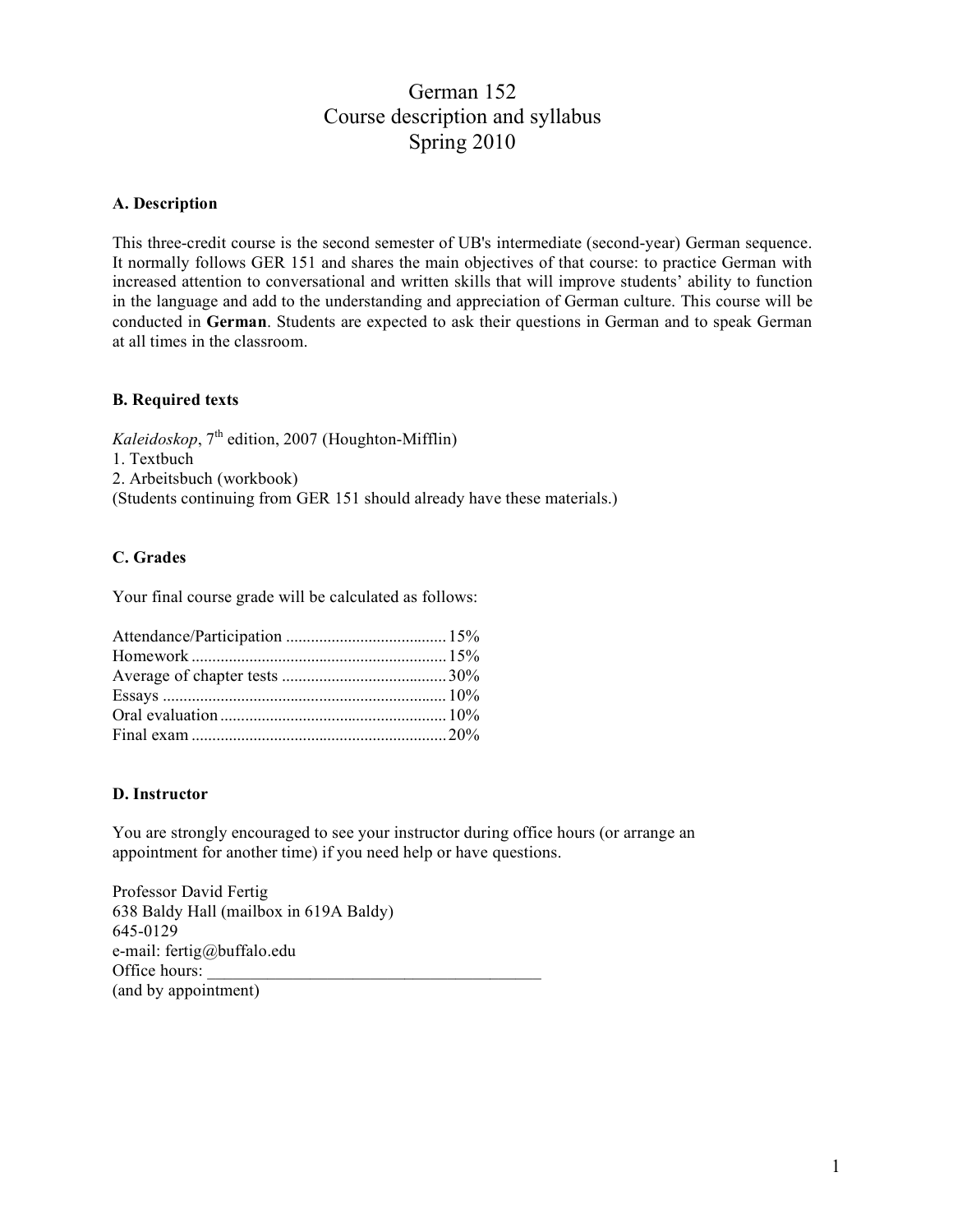### **E. Course policies**

1. Attendance and participation. Regular attendance is an essential part of successful performance in a language class, and it is one of the main factors determining the "participation" part of your grade. Poor attendance will NEVER be overlooked, regardless of how well you do on exams and homework.

Students who use electronic devices such as cell phones (including text messaging) or MP3 players or who read newspapers or other outside materials during class time (including the first or last minutes of class) will be charged a double absence for each incident.

If you must miss a number of classes due to absolutely unavoidable circumstances (such as serious illness), talk to your instructor to see if special arrangements can be made.

If you have a near-perfect attendance record and are always alert, attentive and cooperative in class, then you can expect a very high participation grade. It is unavoidable that this part of your grade is partially dependent on the subjective judgment of your instructor. If you are concerned about this part of your grade, discuss it with your instructor well before the end of the semester. S/he will let you know how you are doing and what (if anything) you could do to improve.

2. Homework. There will be very frequent written homework assignments throughout the semester. Failure to hand in homework regularly and promptly will have the same kind of catastrophic effect on your grade as poor attendance. Homework will not be accepted late unless prior arrangements have been made with the instructor.

3. Missed tests and quizzes. There will be no make-up tests or quizzes. This includes the final exam and the mid-term. If you are too ill to come to a test or quiz, contact your instructor immediately to discuss your options. Do NOT make travel plans that might conflict with the final exam or with any other test.

4. Incompletes are normally not granted in German language classes. Other special arrangements can sometimes be made in extraordinary circumstances (such as medical emergencies), but generally you just have to stick it out and do the best you can.